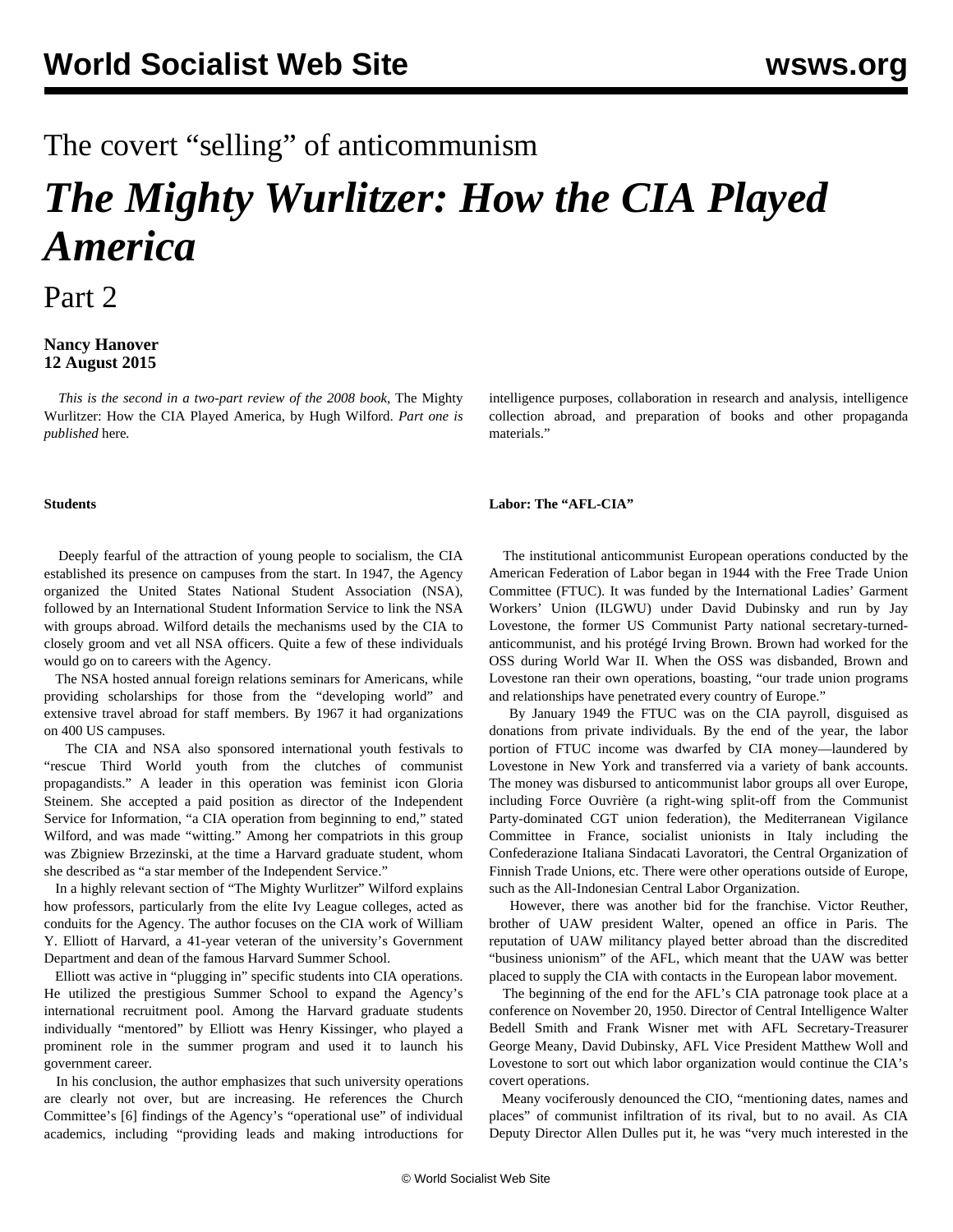labor movement" and believed that the CIO should be folded into CIA covert operations.

 Wilford's research points to the role of the CIO's director of international Affairs Mike Ross as the conduit for tens of thousands of dollars from the Agency to Victor Reuther's Paris operations.

#### **African Americans**

 The vicious repression and murders of US civil rights workers in the early 1950s—including the broadcasting of images of police turning dogs and fire hoses on nonviolent protests—undermined US attempts to broaden its influence on the African continent.

 This was a major concern under conditions where the European colonialists were being thrown out and the anti-colonial movement was spreading like wildfire. "It was against this background that the US government agencies, including the CIA, began casting around for black American leaders who might be called on to paint a positive picture of their country's race relations and help steer newly independent African nations away from the communist camp," explains Wilford in his chapter on the CIA recruitment of African-Americans.

 The major CIA operation developed in this effort was the American Society of African Culture (AMSAC). A 1954 meeting at the home of former NAACP Executive Secretary Walter White, attended by Eleanor Roosevelt and Victor Reuther, led to the decision to found a permanent organization to "downplay socialist anti-colonialism in favor of liberal anticommunism among Africans."

 Many Americans who admire Richard Wright for his literary honesty and willingness to lay bare the brutality of racism are surprised to find that he joined in the CIA front group. Wright approached US authorities at their Paris embassy and offered his services to "combat leftist tendencies" at an international Congress of Negro Writers and Artists to take place in 1956. He returned to the Embassy on several occasions to discuss how officials might "offset Communist influence," as the book cites.

 Wright secured funding and arranged a five-man delegation from the US to the Paris Congress. By contrast, W.E.B. Du Bois was denied a passport and issued a blistering statement to the group: "Any American Negro traveling abroad today must…say what the State Department wishes him to say."

 The Paris group created the Société Africaine de Culture (SAC); the formation of the American Society of African Culture (AMSAC) followed in June 1957. The funding was typical for CIA groups—in this case Matthew McCloskey, a Philadelphia construction magnate, and Wall Street lawyer Bethuel Webster (who in the 1950s had helped set up the American Fund for Free Jurists as a conduit for CIA funds to the International Commission of Jurists) provided the start-up cash.

 AMSAC's activities had several aims. It disseminated propaganda—including an ambitious series of publications— and held annual conferences featuring a glittering array of black intellectuals, artists and performers (Nina Simone, Lionel Hampton, etc.). It also sponsored festivals both in the US and Africa.

 The CIA's more ruthless hand in dealing with threats of African militancy was also assisted by AMSAC. Following the CIA murder of Congolese President Patrice Lumumba, AMSAC officer Ted Harris was moved from his New York office to Léopoldville to "train local politicians in western administrative techniques."

 Wright eventually became disillusioned. In November 1960 he delivered a surprising address at the American Church in Paris lambasting the US government for spying on expatriates and attempting to silence them. "I'd say that most revolutionary movements in the Western world are

government-sponsored," Wright told the crowd. "They are launched by *agents provocateurs* to organize the discontented so that the Government can keep an eye on them." He implied further revelations to come, but died in a Parisian clinic a few weeks later at the age of 52. There were recurrent rumors, the author states, that he had been murdered.

 The last successful operation conducted by AMSAC was an extensive tour of Africa by civil rights leader James Farmer, designed to counter the impact of Malcolm X's prior visits. With the hands-on assistance of Carl T. Rowan, the first African-American to sit on the National Security Council, Farmer arrived in Africa in January 1965, staying in nine countries and meeting virtually every head of state, lecturing students, meeting with members of parliament and addressing trade unions.

 *The Mighty Wurlitzer* provides a glimpse into the decades-long, multimillion-dollar campaigns of the American government to undermine socialist thought and to give anticommunism a cultural, social or humanitarian facelift.

 In his final chapter, the author assures the reader that CIA front groups are alive and well today. He cites the literary bestseller, *Reading Lolita in Tehran: A Memoir in Books*, as a recent example of this ongoing propaganda: using "women's rights" as window dressing for preparing popular opinion for a possible US invasion of Iran.

 The most important drawback of the book is the disconnect between the covert operations and their political purpose. One could read most of the book and conclude that the American government was merely hypocritical, undemocratic and manipulative.

 Throughout the volume, the reader must bear in mind the horrific consequences of CIA activity throughout the world—the deaths of millions, the subversion of democracy, the installation of despots and oligarchs via regime-change—because these dirty operations are never alluded to in *The Mighty Wurlitzer*.

 In other words, the author, while exposing the activities of American imperialism, continually sanitizes it. He is a journalistic partisan of the American government. His conclusion, of a piece with some sections of American liberalism, is that the covert front groups are at odds with an otherwise healthy American democracy, have "stained" the United States' reputation, caused various forms of blowback and were/are generally ineffectual.

 Nevertheless, despite these serious limitations, the author should be acknowledged for his dogged investigative journalism in light of the "shroud of official secrecy that still surrounds [the covert operations] today." In fact, after the passage of more than 50 years, the government refuses to release the files on these operations.

 Today's readers of *The Mighty Wurlitzer* are now living through a period in which the US has gone far beyond these relatively amateurish efforts at censorship and public relations manipulation. Before our eyes, the courts and government at all levels—including the ever-growing military-intelligence apparatus—are eviscerating the entire framework of legal and democratic rights fought for over hundreds of years.

 The book's ability, therefore, to document the ferociously undemocratic and reactionary activities of the CIA in an earlier period underscores the growing and legitimate fears on the part of the bourgeoisie today of the revolutionary power of genuine socialist thought.

**Notes:**

 6. The Senate Select Committee, chaired by US Senator Frank Church in 1975-76, investigated the illegal activities of the CIA, NSA and FBI in the aftermath of the Watergate scandal. Many of the committee reports are still classified but among the matters investigated were the US government attempts to assassinate Fidel Castro, Patrice Lumumba, Rafael Trujillo, and the Diem brothers of Vietnam. The Church Committee also exposed the FBI operation named COINTELPRO which was used to disrupt and spy on the Socialist Workers Party, the Communist Party, the Black Panther Party and countless other left-wing